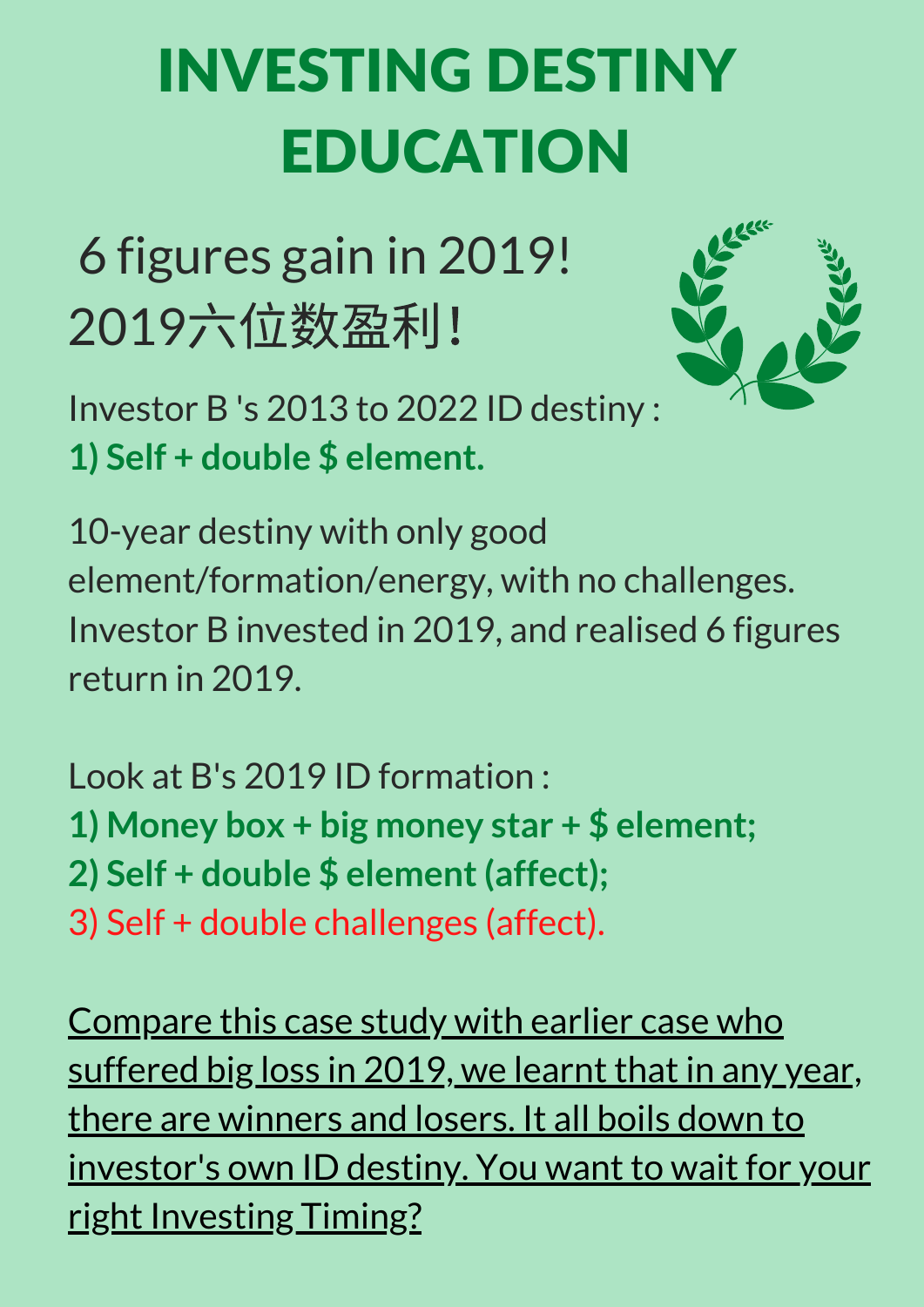## ⼗年禄的能量,这紫微投资运 带给投资者开心的回报率。

投资者的 2013 - 2022 十年紫微投资运: **1**)命双禄。

⼗年运有着禄,完全没忌的能量,带给投资者 六位数的回报率。投资者在2019启动一个投 资,在2019套利回收六位数的盈利。

让我们来实习投资者2019的紫微 投资格局 :

- **1**)财武曲禄 **(+**双权有⼒度**)**;
- **2**)命双禄**(**影响**)**;
- 3)命双忌(影响)。

比较这案例和之前在2019投资大损失的案例, 我们学习到在任何一个投资年份,一定都有赢 家和失利者,每位投资者有着自已的紫微投资 格局和运势。

值不值得等待对的投资年份,由个人自己去思 *考*和决定。分享是为了打开投资者的思维,避 免⾯临巨⼤的损失和不愉快的体验。